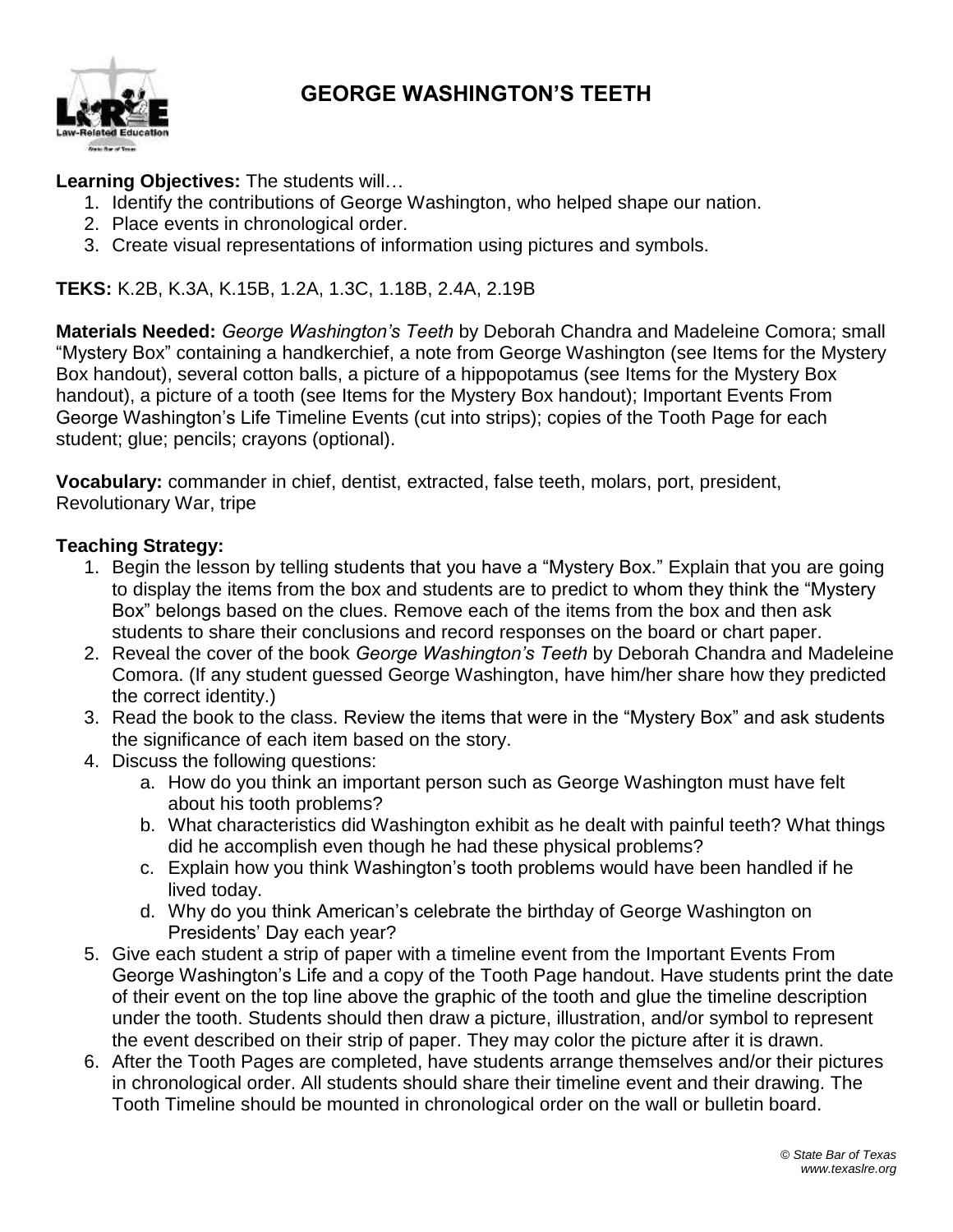7. Conclude the lesson by talking about why many people consider George Washington to be our greatest president.

#### **Extension for Gifted/Talented:**

Have students research the life of a historical figure and then create a "Mystery Box" or "Mystery Sack" for the person. Students should gather items or pictures of items that offer clues to the identity of their "mystery person." They should be able to defend the choice of each item placed in the box or sack. Students in the class may exchange boxes/sacks and try to figure out which historical figure the contents of the box/sack represents.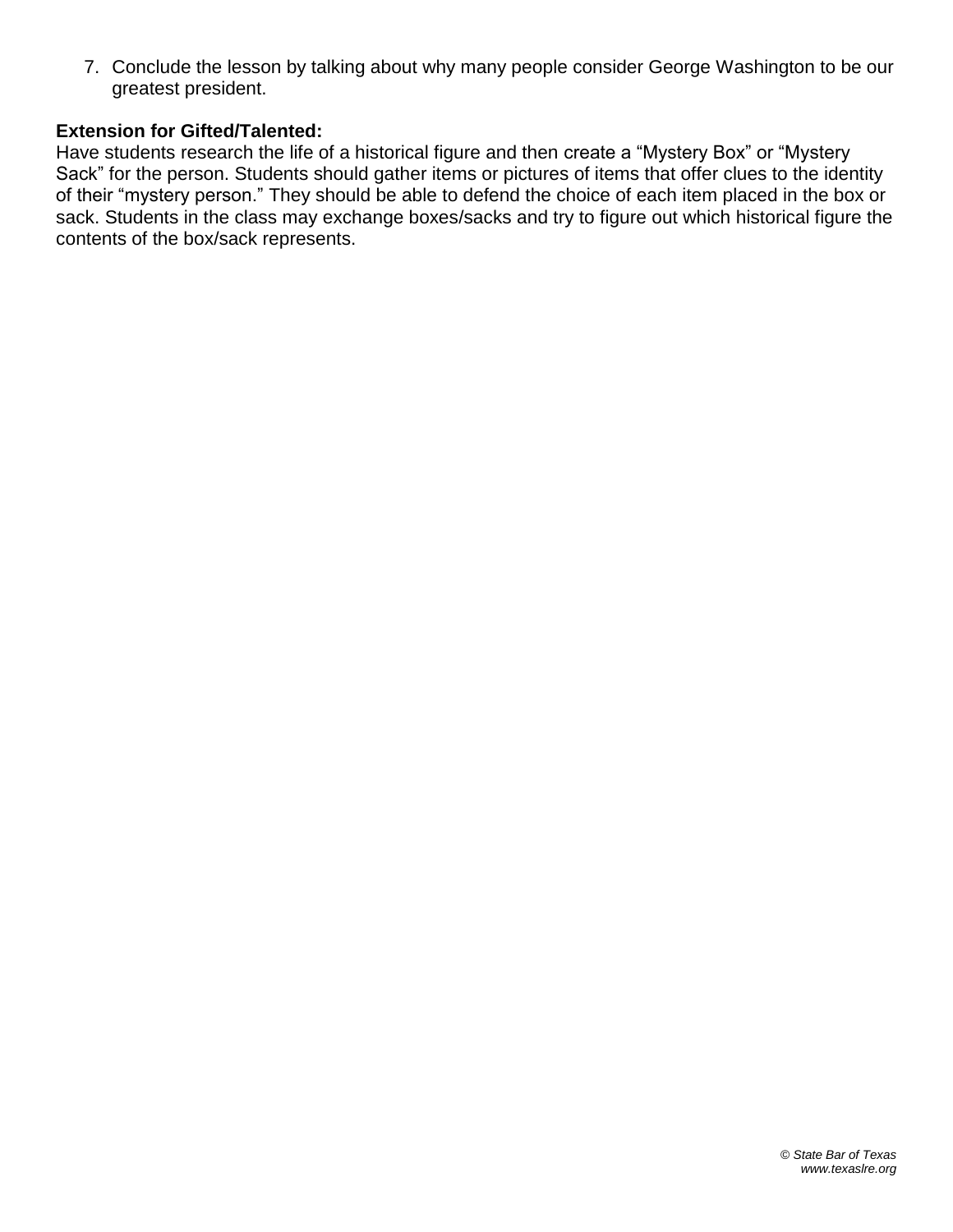## **ITEMS FOR THE MYSTERY BOX**

# **Note**

Please come. I'll need your help when I get home on leave.



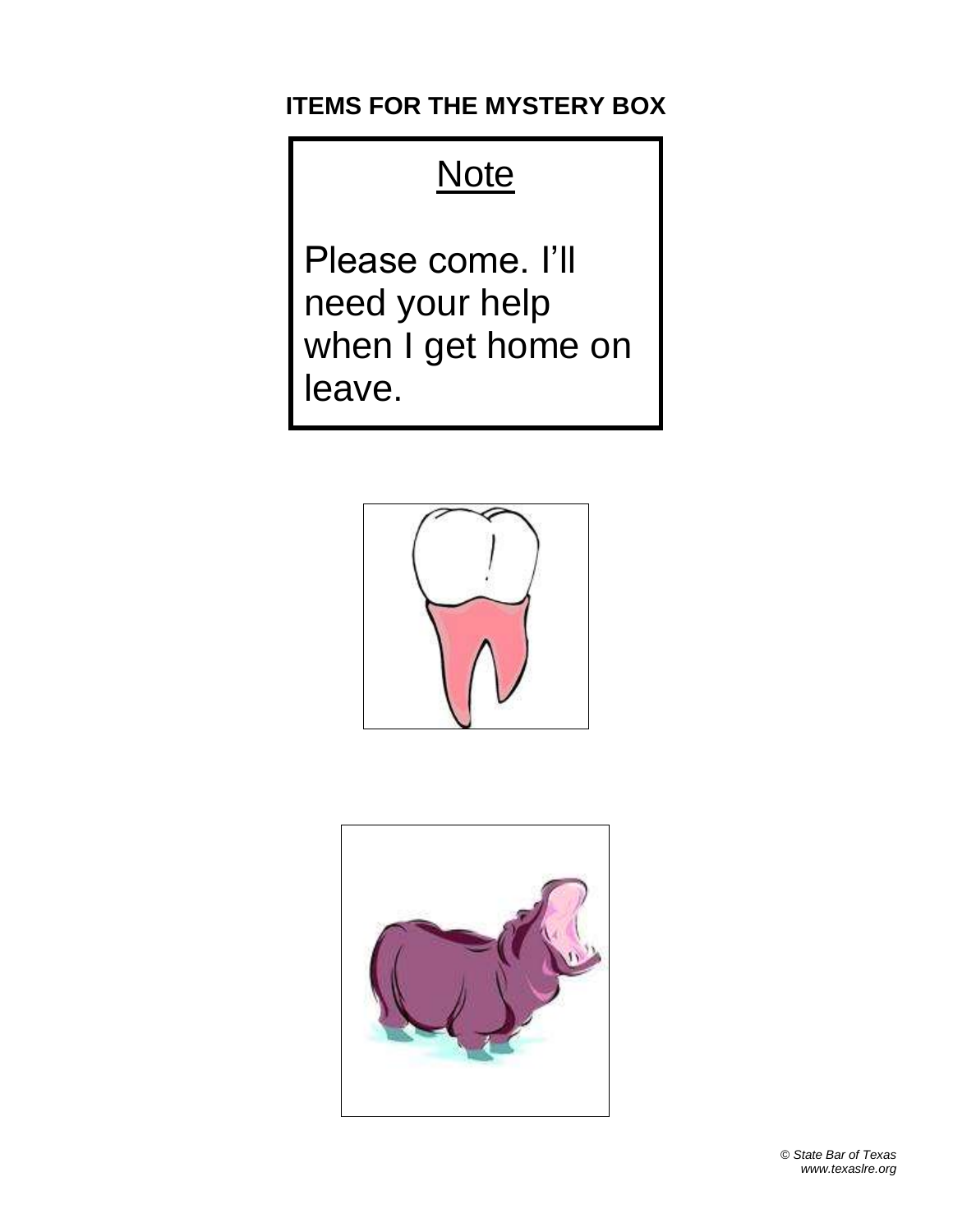## **IMPORTANT EVENTS IN GEORGE WASHINGTON'S LIFE**

| 1732 | George Washington was born on a farm in Virginia.                                                                                                                                                      |
|------|--------------------------------------------------------------------------------------------------------------------------------------------------------------------------------------------------------|
| 1754 | At the age of 22, George Washington lost 2 of his teeth.                                                                                                                                               |
| 1755 | During the French and Indian War, George Washington sent for<br>dental supplies and even had a dentist come to his army<br>headquarters.                                                               |
| 1756 | George Washington had his first tooth pulled (extracted). He lost a<br>tooth almost every year after that.                                                                                             |
| 1772 | When he is 40-years-old, Washington traveled to Williamsburg to<br>have another tooth pulled.                                                                                                          |
| 1773 | George had to eat soft food, so his teeth wouldn't hurt.                                                                                                                                               |
| 1774 | Washington ordered almonds and other sweets even though they<br>were hard on his teeth.                                                                                                                |
| 1775 | George Washington was elected General and Commander in Chief of<br>the Continental Army.                                                                                                               |
| 1776 | When General Washington and his men were crossing the Delaware<br>River during the Revolutionary War, Washington's gums caused him<br>great pain.                                                      |
| 1781 | George Washington wore false teeth, which were wired to his<br>remaining teeth.                                                                                                                        |
| 1782 | George asked his cousin to send him 2 small teeth that Washington<br>remembered were in his desk.                                                                                                      |
| 1783 | George Washington made a model with his own teeth, and his dentist<br>used the model to make a set of false teeth for Washington.                                                                      |
| 1785 | George Washington's new dentist, Dr. Le Meyeur, visited Mt. Vernon<br>very often to treat him.                                                                                                         |
| 1786 | Washington had many tooth infections and wrote to his dentist about<br>them. Washington's letters were hand-delivered, so his dental<br>problems would remain a secret.<br>--------------------------- |
|      | © State Bar of Texas                                                                                                                                                                                   |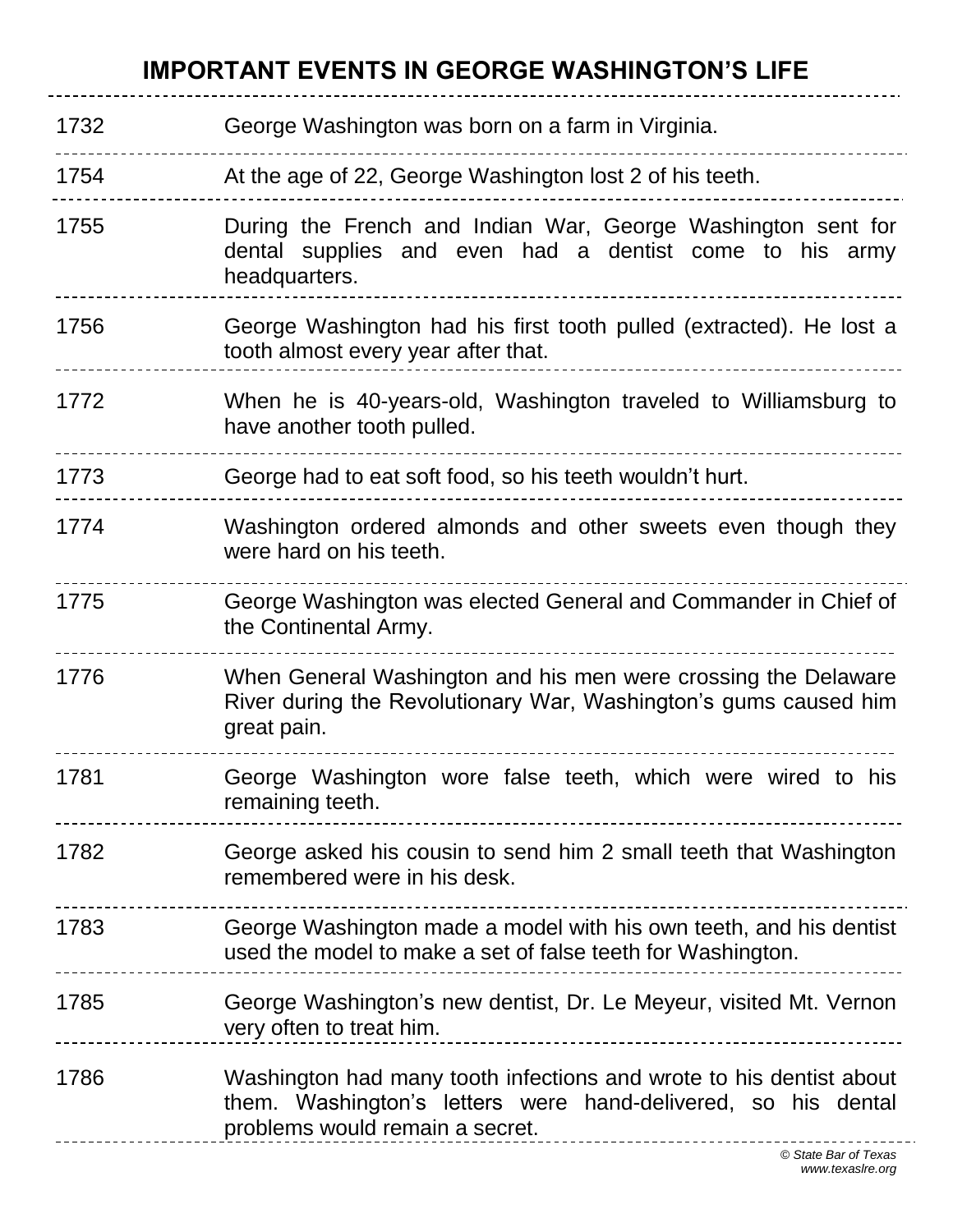| 1788 | George Washington was often in bed with tooth infections.                                                                                                                                                                                                                                                   |
|------|-------------------------------------------------------------------------------------------------------------------------------------------------------------------------------------------------------------------------------------------------------------------------------------------------------------|
| 1789 | When George Washington was elected President, he only had 2<br>teeth left in his mouth. Dr. John Greenwood removed one of the teeth<br>and made Washington's first full set of false teeth. The teeth were<br>made out of hippopotamus ivory and 8 human teeth that were held in<br>place with gold screws. |
| 1790 | Washington still had a toothache and swollen gums.                                                                                                                                                                                                                                                          |
| 1791 | Dr. Greenwood made President Washington another set of false<br>teeth, which had to be repaired.                                                                                                                                                                                                            |
| 1794 | When Washington was 62, he couldn't chew with his false teeth and<br>was very uncomfortable.                                                                                                                                                                                                                |
| 1796 | Two years later, George eventually had to have his last tooth pulled.                                                                                                                                                                                                                                       |
| 1797 | Washington was embarrassed to speak in front of crowds because<br>his false teeth changed the shape of his face and changed how his<br>voice sounded.                                                                                                                                                       |
| 1799 | George Washington died at Mt. Vernon at the age of 67.                                                                                                                                                                                                                                                      |